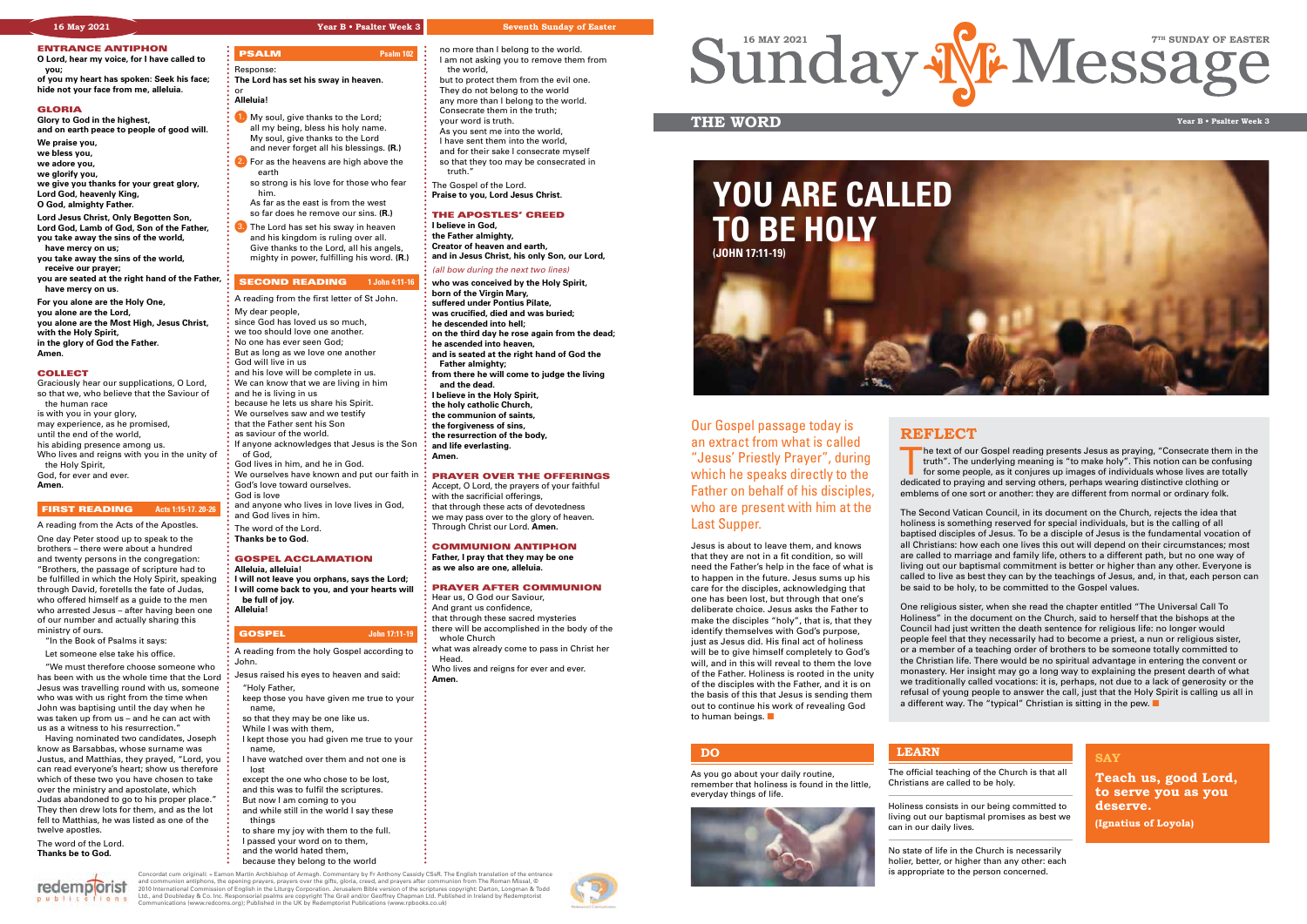# **PARISH OF OUR LADY IMMACULATE**

Seamoor Road, Westbourne BH4 9AE Roman Catholic Diocese of Portsmouth. Registered charity 246871

## **NEWSLETTER 16th May, 2021 Seventh Sunday of Easter (B)**

| Website:              | www.catholicwestbourne.org |                                      |
|-----------------------|----------------------------|--------------------------------------|
| Parish Office:        | Tel:                       | 01202 760640 (all enquiries)         |
|                       | email:                     | oliadmin@portsmouthdiocese.org.uk    |
| Parish Priest:        | Fr Andrew Moore:           | andrewmoore@portsmouthdiocese.org.uk |
| Safeguarding Officer: | Matthew French:            | mail@matthewfrench.net               |

The period between the Feast of the Ascension and the Feast of Pentecost has an unusual feel to it. It is a period of expectation and anticipation, a period between a known certainty and a promised security. The disciples had experienced the presence of the Lord among them, both throughout his ministry and after the resurrection, but the promise of 'another Comforter' was yet to happen. Many people at this time are perhaps also in a period of uncertain anticipation as the country emerges gingerly from a sort of hibernation but where full freedom has yet to be realized and may still be compromised. Even when the Holy Spirit had descended on them the disciples faced an uncertain future – often challenging, sometimes invigorating, always interesting but that 'other Comforter' always gave them strength. 'Comforter' comes from the Latin *con fortis* = 'with strength'. *Come Holy Spirit, fill the hearts of your faithful.*

**Parish finances.** A big 'Thank You' to those who have been most generous in their response to the recent statement about our parish finances. If you have not yet had the chance to read the statement it is still available on the [parish website.](http://catholicwestbourne.org/getting-involved/finance-and-property/)

There is a **Second Collection today** for World Communications. Donations either directly on the Diocesan website, or on the parish website using the donate button with the reference Communications, or at the church.

## **Liturgical Calendar**

To request mass intentions, please email or phone the Parish Office or leave an envelope at the church.

| Sunday 16 <sup>th</sup> May | Seventh Sunday of Easter (B) | People of the Parish |
|-----------------------------|------------------------------|----------------------|
| Monday 17 <sup>th</sup>     | of the day                   |                      |
| Tuesday 18 <sup>th</sup>    | of the day                   |                      |
| Wednesday 19 <sup>th</sup>  | Dedication of the Cathedral  | Maria O'Reilly RIP   |
| Thursday 20 <sup>th</sup>   | of the day                   |                      |
| Friday 21st                 | of the day                   |                      |
| Saturday 22nd               | of the day                   |                      |
| Sunday 23rd                 | Pentecost Sunday (B)         | People of the Parish |